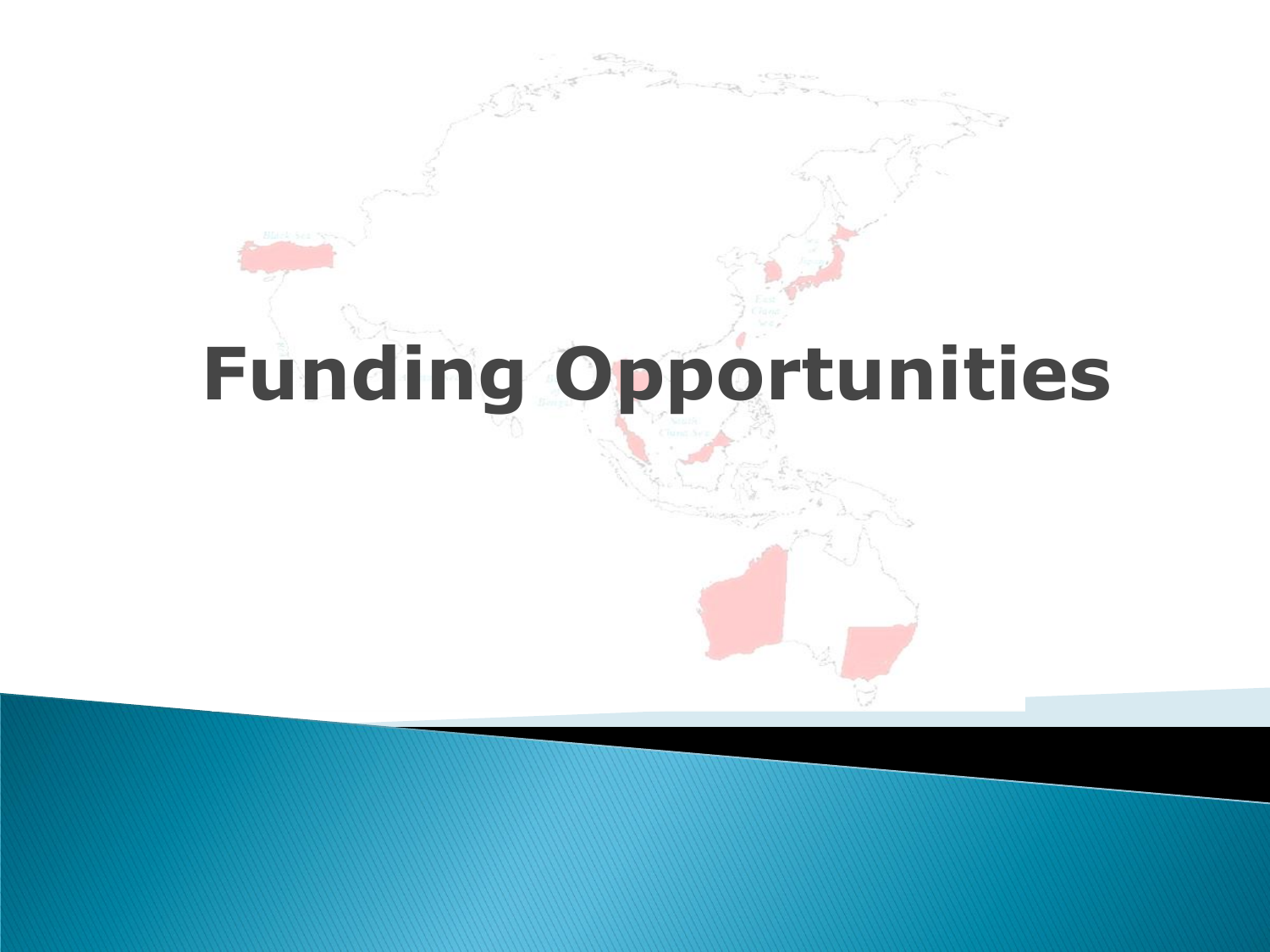## 1. Budgeting Process



### Budgeting Example from Medtronic HeartRescue

|                |                                                                          | <b>BUDGET FOR YEAR ONE (IN USD, BY COUNTRY)</b> |                |                                        |                                             |                |                 |              |
|----------------|--------------------------------------------------------------------------|-------------------------------------------------|----------------|----------------------------------------|---------------------------------------------|----------------|-----------------|--------------|
| S/N            | <b>ITEMS</b>                                                             | Singapore                                       | Korea          | Malaysia<br>(University)<br>Hospitals) | <b>Malaysia</b><br>(Ministry)<br>of Health) | Dubai          | <b>Thailand</b> | <b>Total</b> |
|                | Manpower (Research<br>Coordinator / Research<br>Fellow)                  | 40,300                                          | 60,000         | 56,700                                 | 11,500                                      | 49,100         | 7,200           | 224,800      |
| $\overline{2}$ | Local & Overseas<br>Conference                                           | 5,500                                           | 20,000         | 4,000                                  | 5,200                                       | 54,500         | 12,000          | 101,200      |
| 3              | Administrative Costs -<br>stationery, printing,<br>postage, courier etc) | 400                                             | 5,000          | 500                                    | $\overline{0}$                              | $\overline{0}$ | 1,500           | 7,400        |
| 4              | <b>Travelling for Site Visits</b>                                        | $\overline{0}$                                  | $\overline{0}$ | $\Omega$                               | 1,600                                       | $\overline{0}$ | $\overline{0}$  | 1,600        |
| 5              | Training                                                                 | 1,600                                           | 15,000         | 9,600                                  | 1,000                                       | 76,300         | 10,000          | 113,500      |
| 6              | Setting up of database for<br>Pre-hospital care patient<br>care registry | $\overline{0}$                                  | $\overline{0}$ | $\overline{0}$                         | 32,000                                      | $\overline{0}$ | $\overline{0}$  | 32,000       |
|                | Total per country                                                        | 47,800                                          | 100,000        | 70,800                                 | 51,300                                      | 179,900        | 30,700          |              |
|                | <b>Grand total</b>                                                       |                                                 |                |                                        |                                             |                |                 | 480,500      |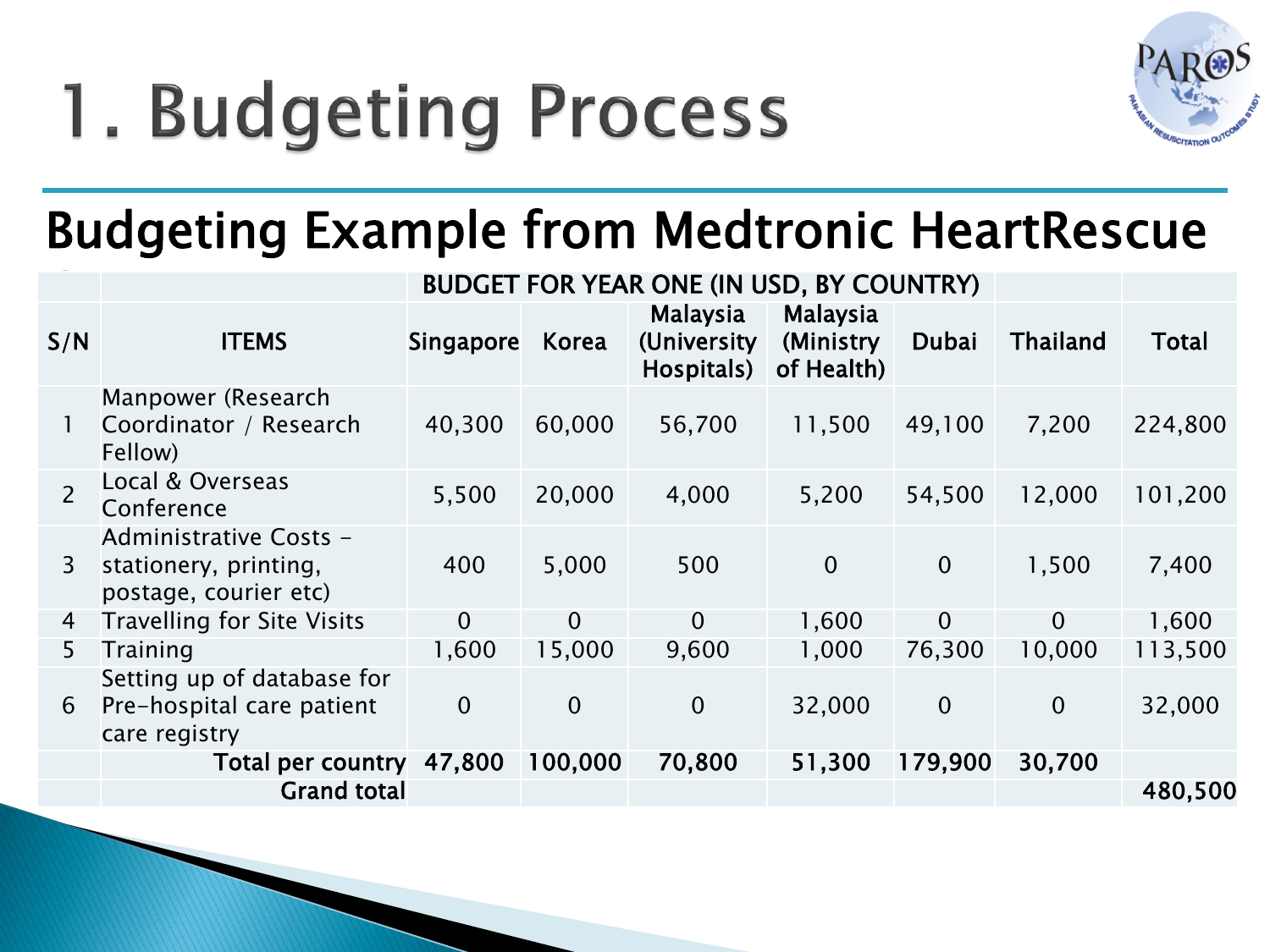## 1. Budgeting Process - For Discussion



### (A) Budgeting phase

- Grant cap and conditions of fundable items
- Distribution of budget limits
- Priority countries, if any

### (B) Arbitration panel

Chair  $+$  3 co-Chairs

### (C) Funding channel from grant agency to grantee

- Subject to grant agency's agreement, the institutions of each country's rep(s) will directly receive money from agency
- Accounting and reporting requirements of grant agency would apply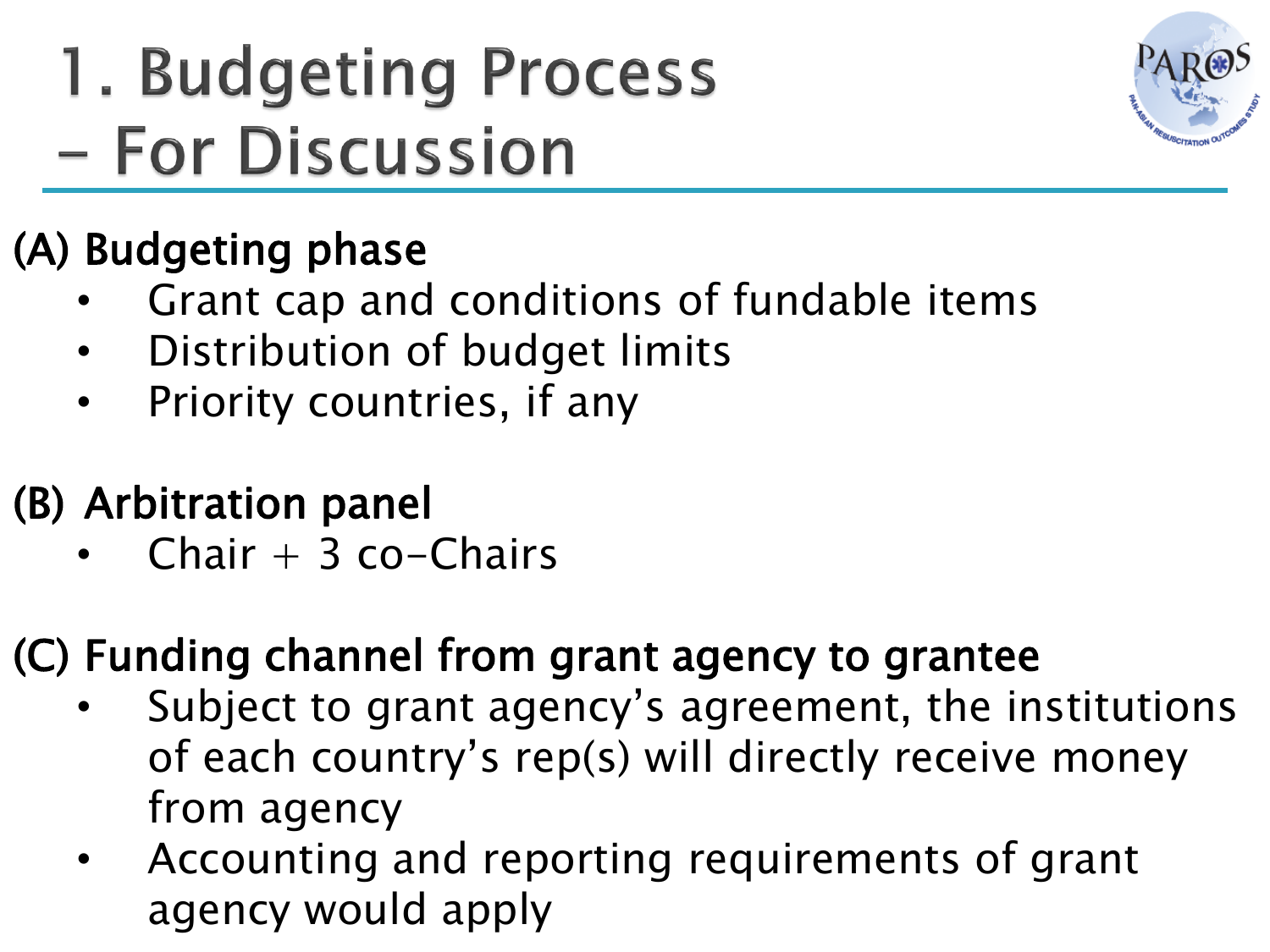## 2. Prospective Funding Sources

a. Medtronic's HeartRescue Grant



## Outcomes

• Grant decided to fund only US projects during review cycle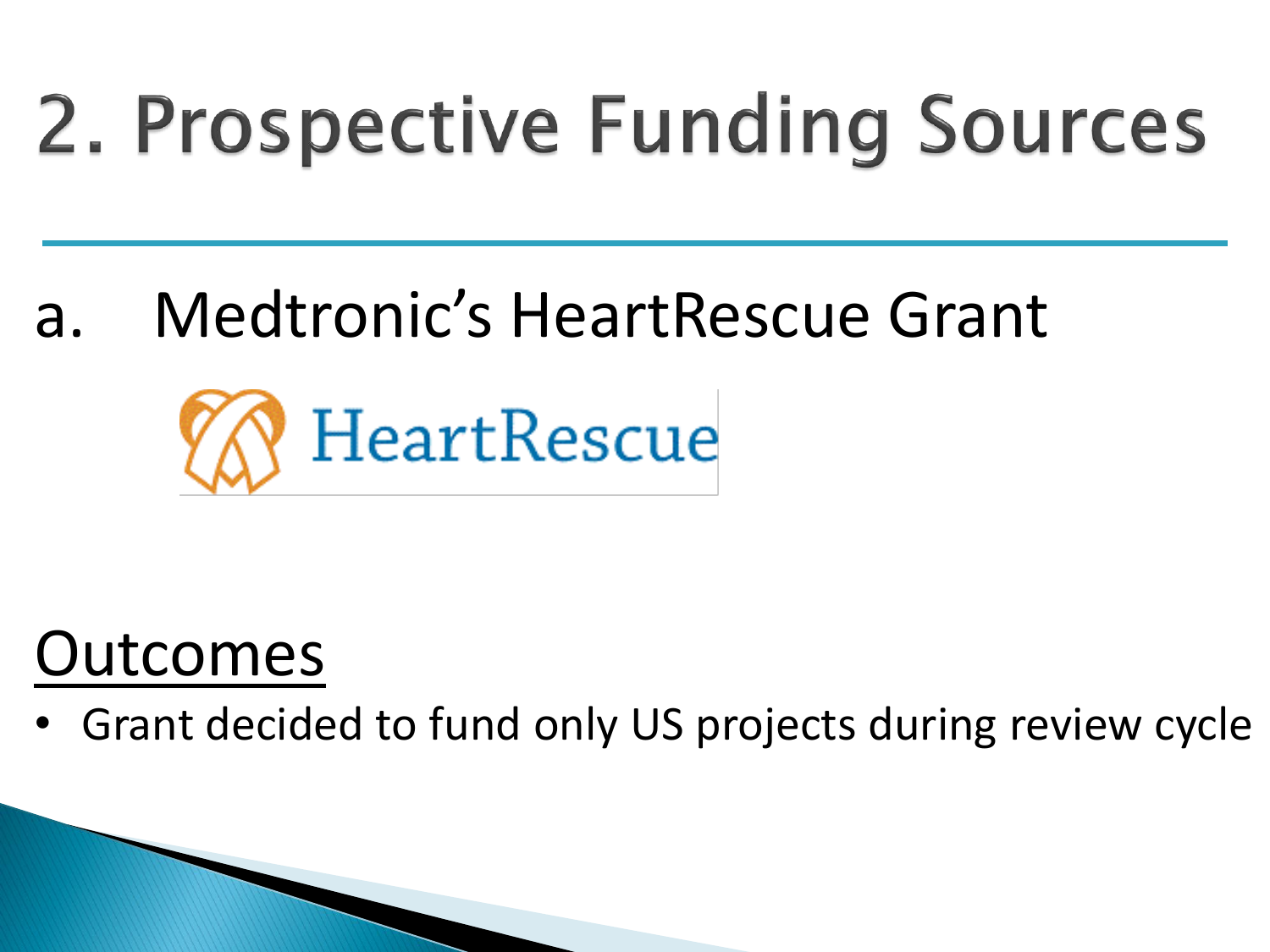## 2. Prospective Funding Sources

b. Falck Foundation



## Status

- PAROS EXCO to internally agree funding arrangements
- Country rep(s) to individually confirm funding needs for application
- To proceed with submission after finalisation of budget